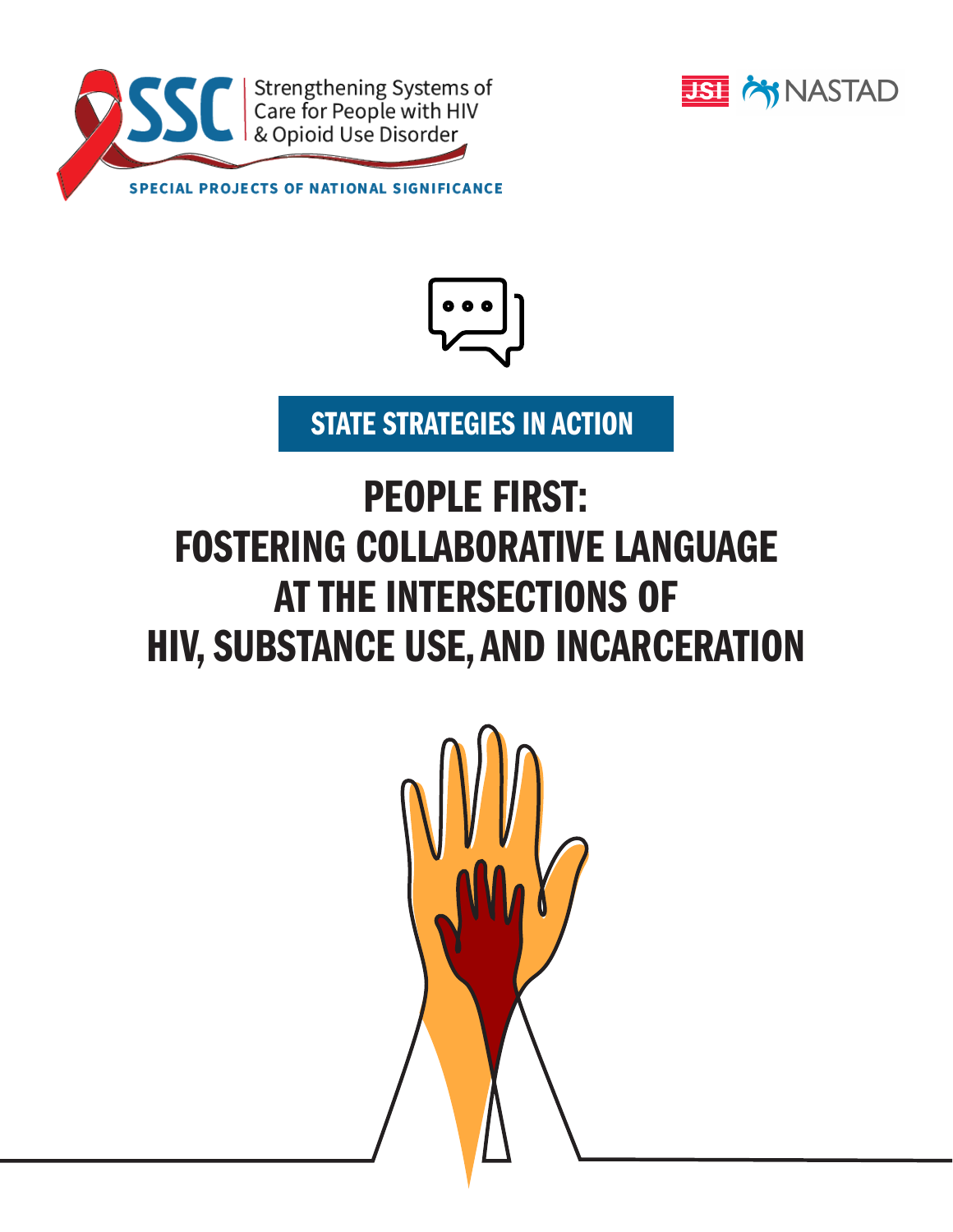# TABLE OF CONTENTS

*The HRSA-funded Ryan White HIV/AIDS Program Special Projects of National Significance (SPNS) initiative Strengthening Systems of Care for People with HIV and Opioid Use Disorder (OUD) provides coordinated technical assistance across HIV and behavioral health/substance use service providers. The project aims to enhance system-level coordination and networks of care among Ryan White HIV/AIDS Program recipients and other federal, state, and local entities. The purpose of this initiative is to ensure that people with HIV and OUD have access to care, treatment, and recovery services that are client-centered and culturally responsive.*

*This product was supported by the Health Resources and Services Administration (HRSA) of the U.S. Department of Health and Human Services (HHS) under grant number U90HA33190 as part of a financial assistance award totaling \$2,095,039, with 100 percentage funded by HRSA/HHS and \$0 amount and 0 percentage funded by a nongovernment source. The contents are those of the author(s) and do not necessarily represent the official views of or an endorsement by HRSA/HHS or the U.S. Government.*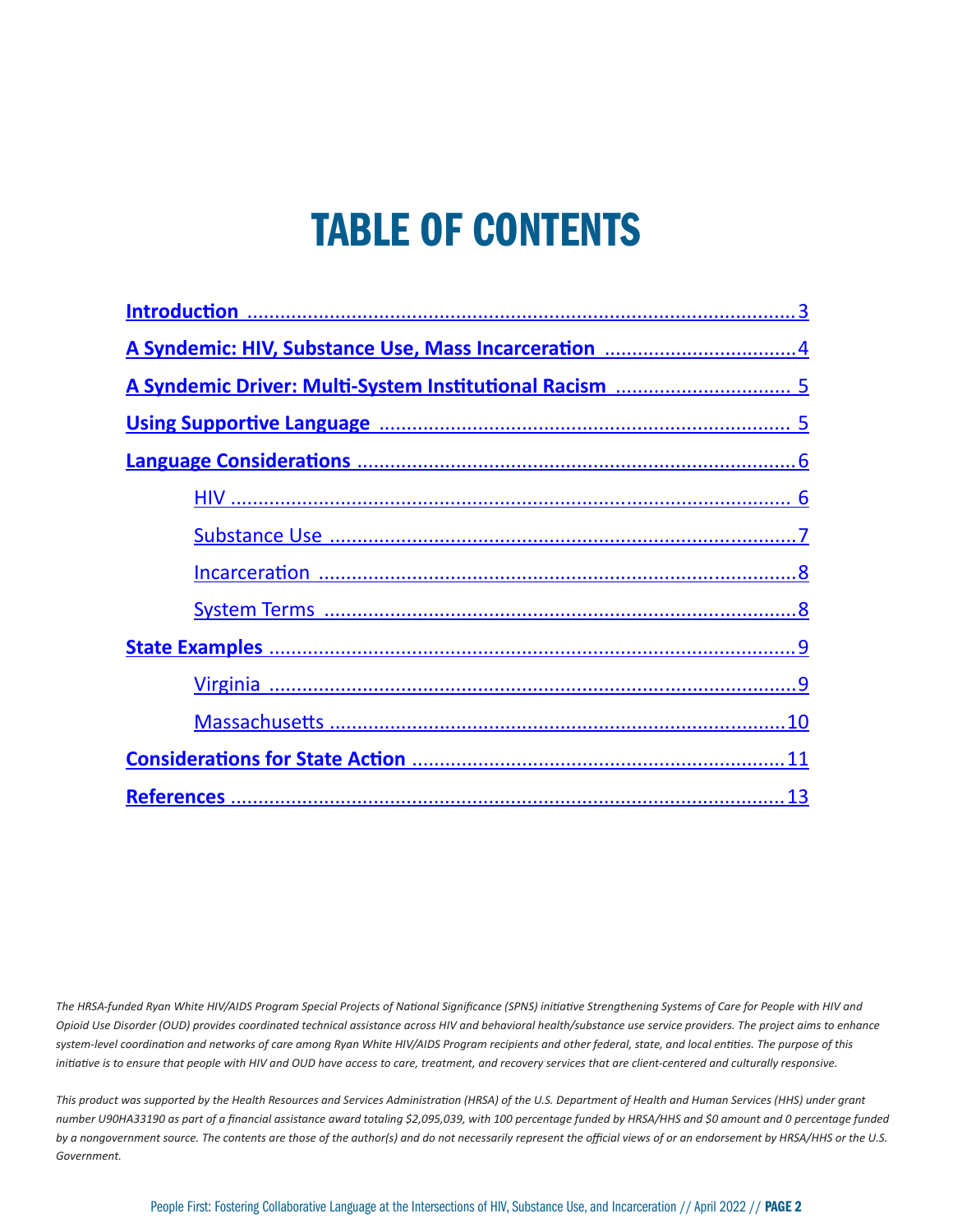<span id="page-2-0"></span>*This resource is part of the State Strategies into Action series; a compilation of strategies and lessons about a variety of topics related to strengthening systems of care for people with HIV and opioid use disorder (OUD). Each resource responds to common technical assistance (TA) needs identified across states partnering with JSI Research & Training Institute, Inc. as part of the Strengthening Systems of Care for People with HIV and Opioid Use Disorder (SSC) project.* 

## INTRODUCTION

Language is foundational to human experience and directly influences how we think about the world, how we understand ourselves, and how we communicate with and about each other. Unclear language can lead to confusion and inefficiencies, while stigmatizing and prejudicial language leads to harmful practices and dehumanizes people. Establishing a shared language across systems can strengthen our understanding of and care for people who engage with multiple systems at once and who experience marginalization as a result. The need for collaborative language is particularly acute for people with HIV and/or a substance use disorder (SUD) and who have a history of incarceration. The disparities outlined below cause significant morbidity and mortality for communities of color as a result of racist and exclusionary policies and practices across the systems of care and support for HIV and substance use as well as the carceral system. Individuals often engage across systems, which underscores the need for people working in these systems to establish collaborative language.

This document highlights how two states participating in the SSC project are developing collaborative language across HIV, substance use, and carceral systems. Jurisdictions may consider adapting any of the strategies described below to work across systems, foster collaborative language, and support better outcomes for individuals affected by the systems.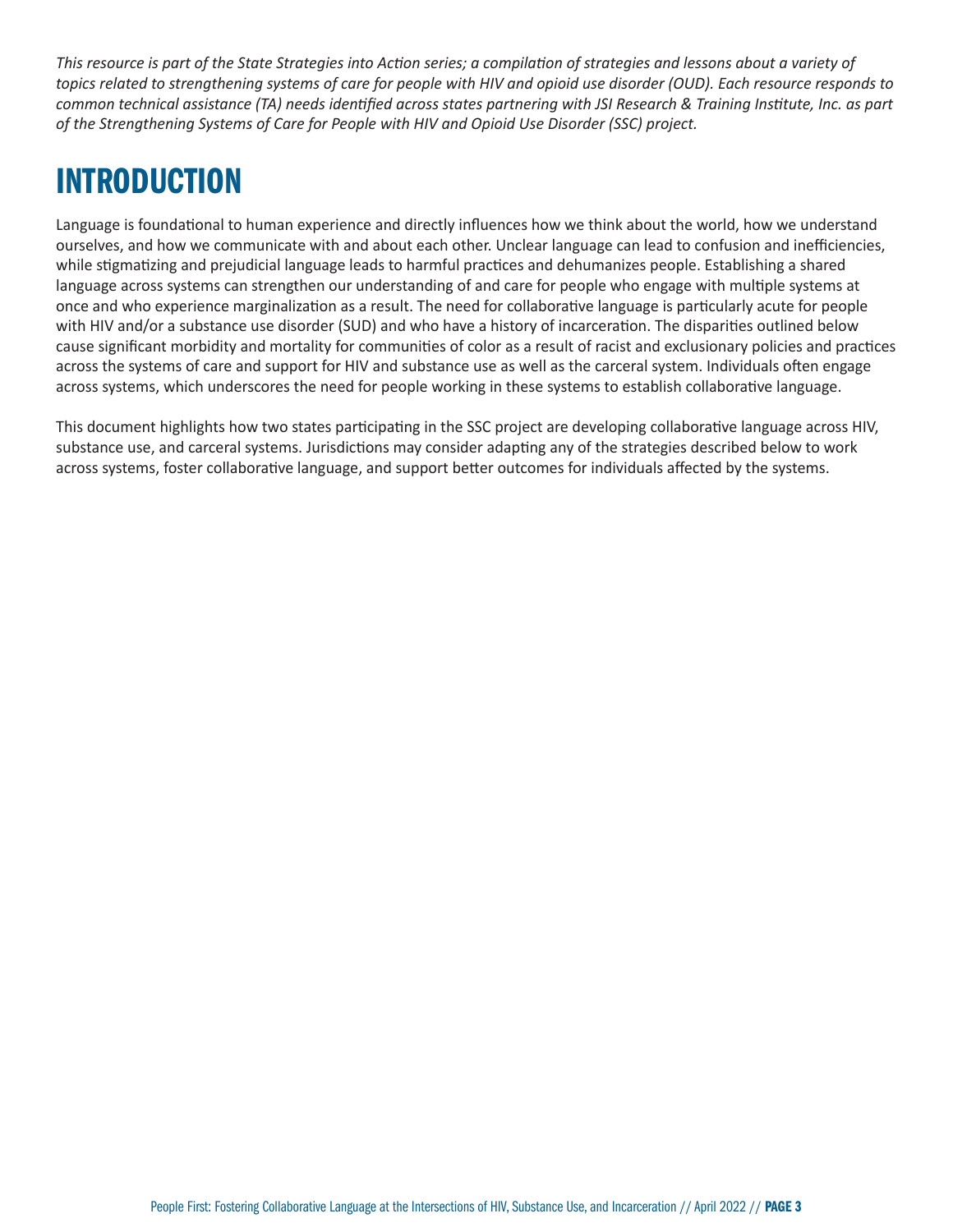## <span id="page-3-0"></span>A SYNDEMIC: HIV, SUBSTANCE USE, MASS INCARCERATION

### **Quick Facts**

In the United States (U.S.), 2.2 million adults are incarcerated and close to 6.6 million remain under correctional supervision on any day.<sup>1</sup>

Around 1 in 7 people with HIV has contact with the carceral system each year.<sup>2</sup>

Individuals with HIV who have been recently incarcerated are more likely to use emergency department services and to have been hospitalized, and less likely to have achieved viral suppression.<sup>3</sup>

Drug offenses alone account for almost 500,000 persons incarcerated and another 1.15 million people who live within the probation and parole systems for drug-related offenses.<sup>4</sup>

More than half of the individuals in state prisons or those with jail sentences met the criteria for an SUD not related to alcohol or nicotine.<sup>5</sup> It is important to consider incarceration as a social determinant of health, particularly for communities of color experiencing vast disparities in care and treatment. For a person with HIV and/or a history of substance use, incarceration can cause a harmful interruption in care delivery given a person's immediate loss of contact with their community and support systems. This experience is common because substance use and HIV are criminalized in the U.S.

Human Rights Watch and the ACLU found that enforcement of drug possession laws causes extensive and unjustifiable harm to individuals and communities across the country. The long-term consequences can separate families; exclude people from job opportunities, welfare assistance, public housing, and voting; and expose them to discrimination and stigma for a lifetime. Yet mainstream discussions of criminal justice reform rarely question whether drug use should be criminalized at all.<sup>6</sup>

As of 2021, 35 states still had laws that criminalize HIV exposure.<sup>7</sup> HIV criminalization laws dehumanize people with HIV and directly counter public health efforts to encourage testing and HIV status awareness, thereby putting the lives of people who don't know their status at risk. In an effort to spotlight the harms perpetuated by HIV criminalization laws, the National HIV/AIDS Strategy (2022–2025) calls for the reform of such laws, and February 28, 2022 marked the first inaugural HIV is Not a Crime Awareness Day.

Following incarceration, the danger of re-entry back to community is particularly acute for individuals who use drugs, whose risk of overdose is 12 times higher than the general population.<sup>8</sup> The risks associated with re-entry underscore the importance of recognizing how these systems overlap and linking people to care before re-entry to ensure placement of wrap-around support services and optimal health outcomes.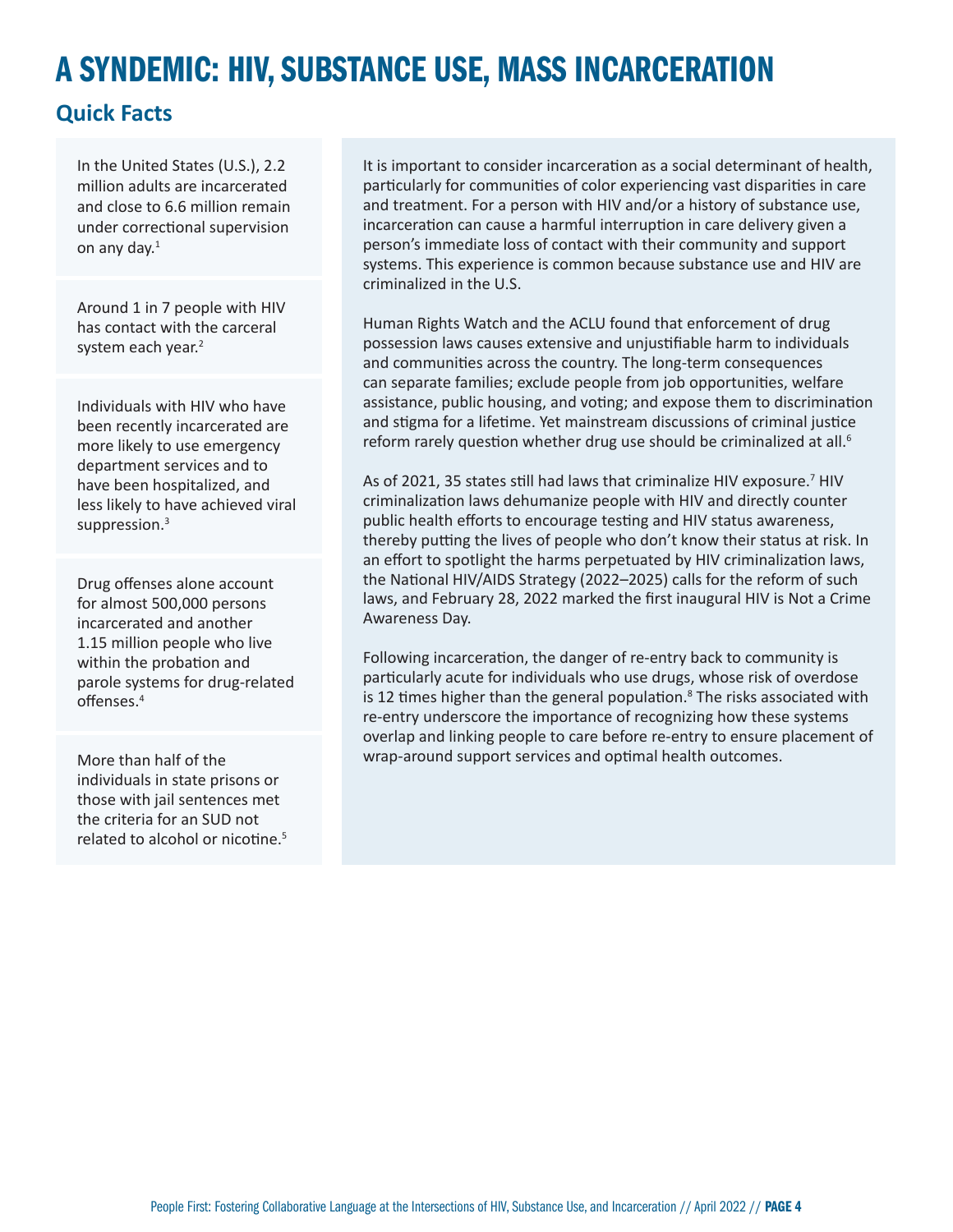## <span id="page-4-0"></span>A SYNDEMIC DRIVER: MULTI-SYSTEM INSTITUTIONAL RACISM

Institutional racism, operationalized by discriminatory policies and practices, connects HIV, substance use, and incarceration. Punitive and carceral approaches to drug use through the 'War on Drugs' have an overwhelmingly disproportionate effect on people of color who use drugs, and intensify the overlapping disparities between race, drug use, HIV status, and incarceration.



These disparities have deadly consequences. In 2020, "Black individuals had the largest percentage increase in overdose mortality rates, overtaking the rate among white individuals for the first time since 1999."<sup>13</sup> In addition, 2019 death rates from HIV in the U.S. show that while across all racial and ethnic groups 5.6 individuals per 100,000 died from HIV, these rates were as high as 19.5 per 100,000 for Black individuals and 21.5 per 100,000 for multiracial individuals.<sup>14</sup>

When thinking about and developing cross-system policies and language, keep these racial disparities and their deadly consequences in mind to ensure a race-forward approach that is explicit about addressing race and supporting communities of color.

## USING SUPPORTIVE LANGUAGE



*Because I am not a status, I am a person and a human being. The labels are usually being used to my disadvantage and dehumanize me. It makes torturing and killing me much easier to do. Just think the next time you see one of us laying dead in the middle of the street and see how easily our deaths are excused by status, label, and history. I believe the current language makes the practice of racism and supremacy appear to be neutral. -- Dorsey Nunn, for The Marshall Project15*

The most important step we can take to demonstrate respect is to **listen to how people refer to or identify themselves.** Fostering collaborative language intends to reduce stigma and increase a sense of safety for people living in and moving between these systems. Forcing a particular word or framework that doesn't fit people's way of speaking about themselves directly contradicts the intention of nurturing safety and reducing stigma. So, **listen first!**

Person-first language de-stigmatizes how we talk to and about people because it centers the human, not their diagnosis or other characteristic, and leads with dignity and respect for individuals. While such linguistic changes may seem subtle, they can promote therapeutic relationships while reducing stigma and health disparities.<sup>16</sup>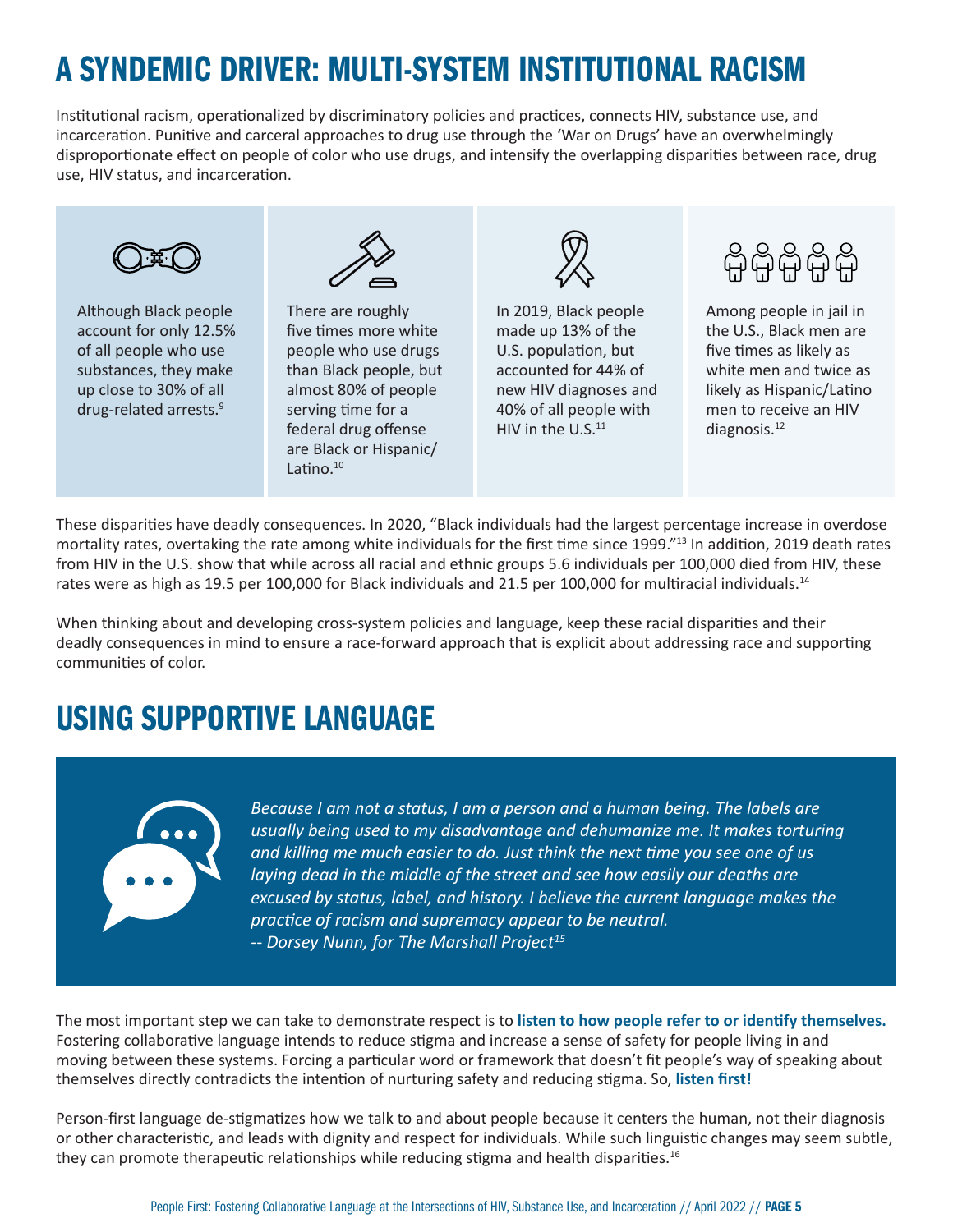<span id="page-5-0"></span>The substance use, HIV, and carceral systems are updating language to be more person-centered and, in turn, less stigmatizing. Some of this change grew from the studied beneficial outcomes of using person-first language. Adopting person-first language facilitates improved communication; access to and engagement with addiction care; and trust in the health care system.16 These improvements reduce harm, suffering, morbidity, and mortality.16 Lastly, personfirst language promotes broader social and cultural changes as language changes can shift how we think about people and therefore how we community and interact with people.

The following strategies can be used to develop collaborative language. While you need not use all four, they are strongest when used together.

- **● Be aware.** Be conscious of our power to represent (or misrepresent) other people's experiences. Strive to do no harm.
- **● Reduce stigma.** Labels used to describe people (e.g., "offender'' "addict") contribute to the stigmatization of already marginalized populations.
- **● Consider the whole person**. People are not defined by only one experience or aspect of their identity. Personfirst language is humanizing.
- **● Respect preference.** Whenever possible, ask people and communities you are working with about the language they use to identify themselves and how they'd like to be identified.

## LANGUAGE CONSIDERATIONS

### **HIV**

Since the first years of the HIV epidemic in the U.S., HIV advocates have recognized the power of language. In 1983, a group of advocates who called themselves the People with AIDS Advisory Committee published *The Denver Principles*. This one-page document focused on actions that people with and without HIV could

## The Denver Principles (1983)

Statement from the People with AIDS advisory committee

We condemn attempts to label us as "victims," a term which implies defeat, and we are only occasionally "patients," a term which implies passivity, helplessness, and dependence upon the care of others. We are "People With AIDS."

take to support the rights of people with HIV, and the first part of the document (at left) stated the need to clarify and claim language. It states, "[w]e condemn attempts to label us as 'victims,' a term which implies defeat, and we are only occasionally 'patients,' a term which implies passivity, helplessness, and dependence upon the care of others. We are 'People With AIDS.'" Advocates identified early in the epidemic that being defined by an illness immediately resulted in dismissal of the whole person and the whittling down of a person to a medical status.<sup>17</sup>

When talking about HIV or people with HIV, some foundational suggestions based in person-first language can serve as starting points for conversational reorientation:<sup>17</sup>

- **● Emphasize the person, not the diagnosis or statistical reference** (i.e., person or people with HIV instead of HIV positive person; number of people receiving an HIV diagnosis instead of number of HIV infections or cases).
- **● Diseases—not people—are diagnosed**. This means saying that a person received *an HIV diagnosis* instead of was *diagnosed with HIV*.
- **● Avoid the words "infection" and "infected."** Instead, use words like acquired or contracted if talking about HIV transmission. The word "infection" carries the stigma of being contagious, threatening, or unclean, and HIV advocates frequently highlight the consequences of using this word.
- **● Keep in mind how HIV works and remember that HIV is not the same as AIDS**. Since AIDS describes a syndrome, not a virus, a person cannot be tested for AIDS nor contract AIDS.<sup>18</sup> Do not use 'HIV/AIDS'; they are not interchangeable, and many people with HIV do not have AIDS. Being clear about language helps us communicate consistently, directly, accurately, and respectfully.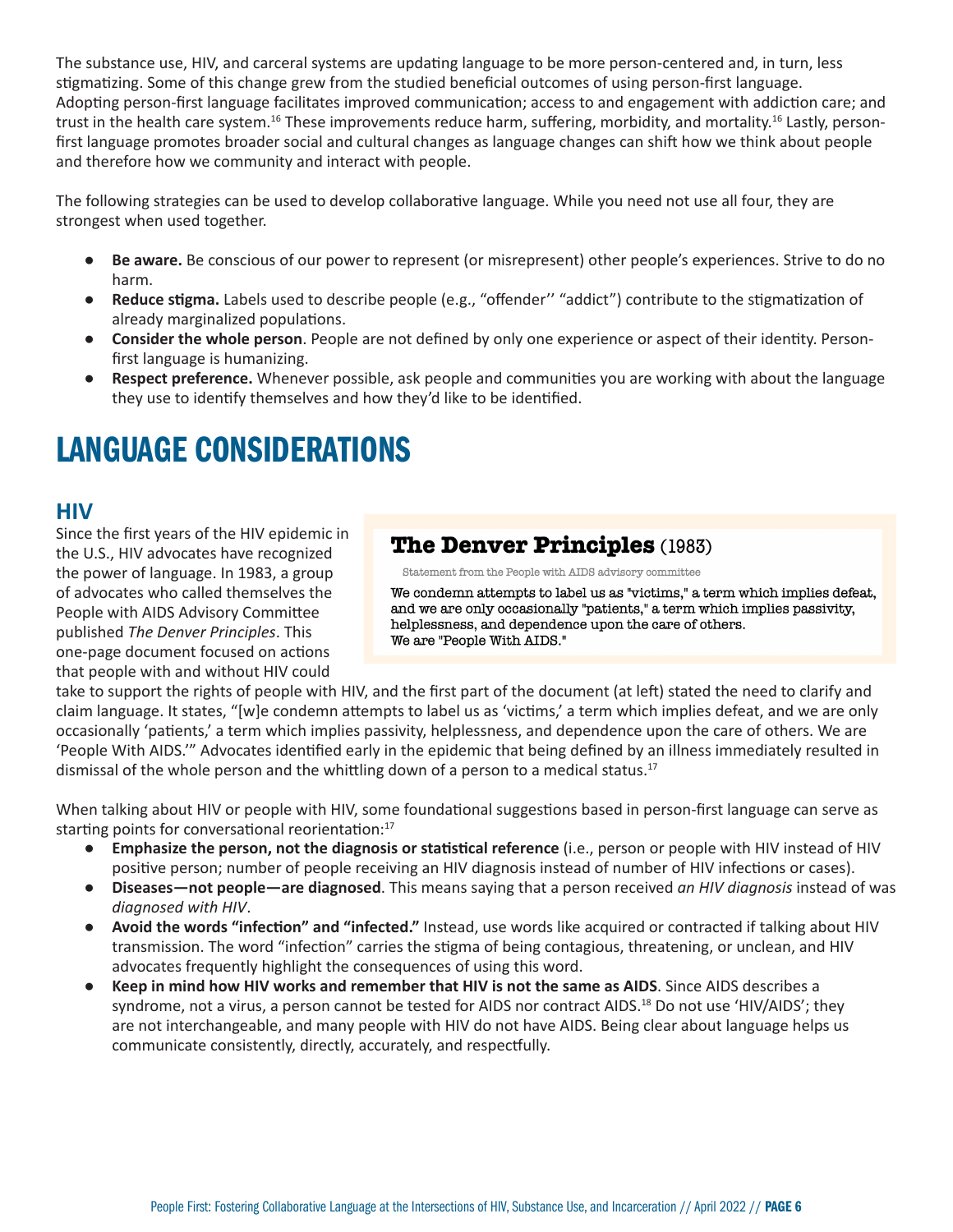<span id="page-6-0"></span>Behaviors associated with HIV can also be talked about in stigmatizing and damaging ways. While the suggestions below are not part of the person-first approach, they prioritize similar values of respect, dignity, and clarity.<sup>17</sup>

- **● Stick to facts when talking about sexual health practices**. This includes discussing a person's number of active partners and their practices related to HIV prevention. Do not use the value judging term "promiscuous;" instead, state that they have multiple sexual partners. Similarly, when talking about HIV prevention, avoid saying that somebody engages in "unsafe sex" and instead speak directly about whether or not a person uses condoms and/or pre-exposure prophylaxis.
- **● Focus on a person's autonomy**, especially related to managing antiretroviral therapy for people with HIV. Instead of using the word compliant, which implies obeying somebody else's rule, use adherent because that describes a person's participation in self-care.
- **● Remove implied blame or fault**, particularly when talking about HIV prevention needs. Given that individuals and communities do not carry inherent risk, say whether a person or community would benefit from prevention services instead of referring to them as high- or at-risk for HIV.

### **Substance Use**

Stigmatizing or discriminatory language to describe individuals who use drugs distorts societal perceptions of their use and potential illness, and prevents them from seeking help and forming strong social bonds. The lack of connection that people who use drugs experience is due to the reality-based fear that opening up about substance use will have a negative impact on their employment and the way in which their neighbors and community view them.<sup>19</sup> Reducing stigmatizing attitudes among law enforcement, clinicians, emergency medical responders, and others who work closely with people who use drugs should be a priority.<sup>19</sup>

**It is important to remember that while some individuals who use drugs may self-identify using non-professional terminology** *(such as addicts or junkies)***, the role of clinicians, educators, researchers, policymakers, and community and cultural leaders is to de-stigmatize addiction and its treatment, in part by using non-stigmatizing language.<sup>16</sup>**

Examples of person-first, non-stigmatizing language:

- Person who uses drugs
- Person who injects drugs
- Person who uses heroin, alcohol, cannabis, etc.
- Person with a substance use disorder (SUD)\*
- Person in recovery

Additional language about the system of care related to substance use:

- Substance use/substance misuse
- Currently using substances/in active use
- Opioid Use Disorder (mild, moderate, severe)
	- Moderate Stimulant Use Disorder
	- Mild Cannabis Use Disorder
	- Substance Use Treatment
		- Medication:
			- Medication for Opioid Use Disorder (MOUD)
			- Medications for Addiction Treatment (MAT)  $\mathcal{L}_{\text{max}}$
			- **Medication Assisted Treatment (MAT)**
			- **Medication Assisted Recovery (MAR)**
			- Behavioral Health Treatment
			- Mutual Aid / Mutual Support:
				- Alcoholics Anonymous, Narcotics Anonymous, etc.
- Return to use/recurrence of use
- Positive/Negative Urine Drug Screen
- Sterile/Used needles, works
- Neonatal abstinence syndrome/neonatal opioid withdrawal syndrome.

\* While some substance use may be illegal or unhealthy, be sure to limit language about SUDs exclusively to situations where a clinical diagnosis has been made. A use disorder can only be diagnosed by a clinician as determined by a pattern of behavior. Use of a substance does not equate to a use disorder.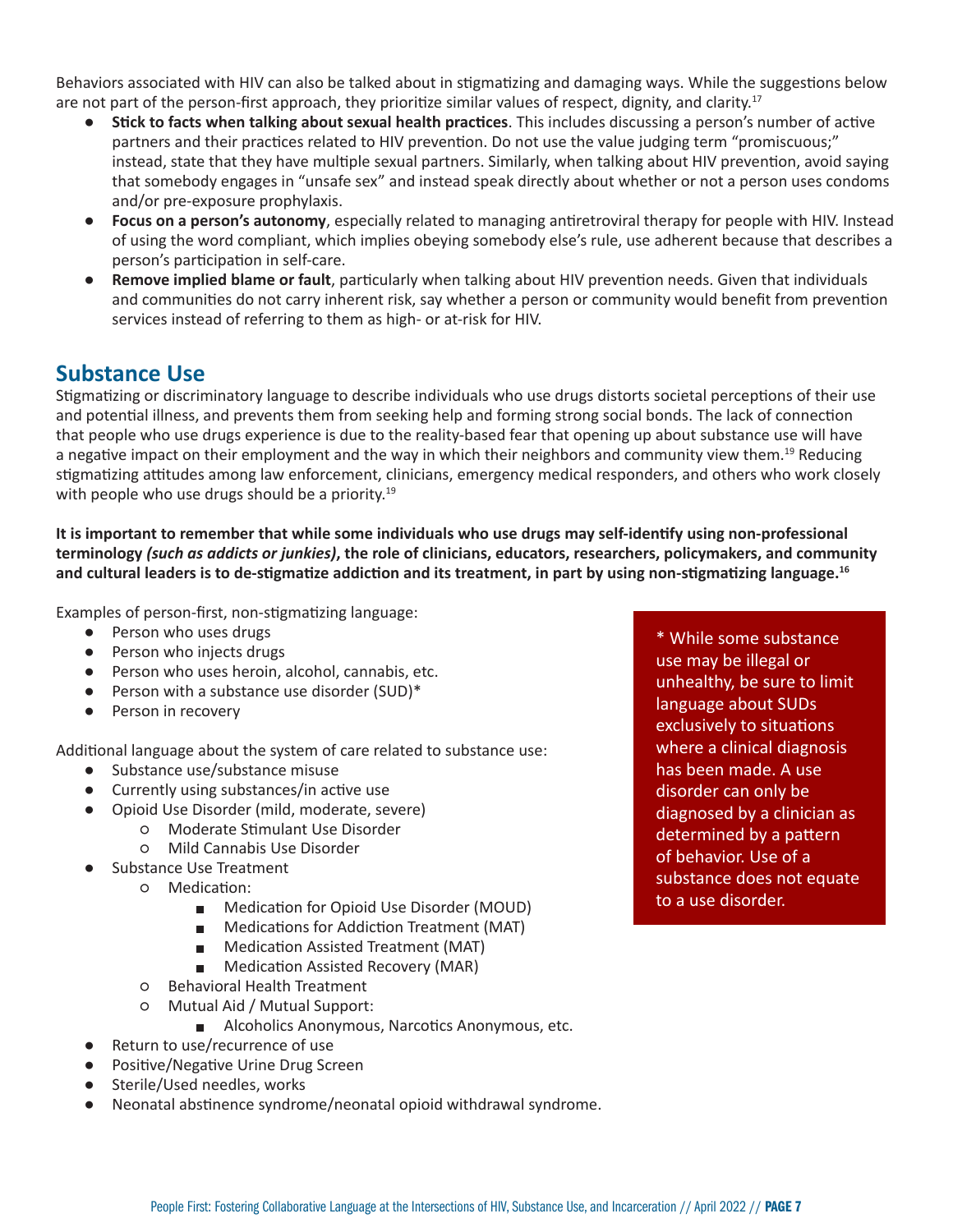### <span id="page-7-0"></span>**Incarceration**

*One of our first initiatives is to respond to the negative public perception about our population as expressed in the language and concepts used to describe us. When we are not called mad dogs, animals, predators, offenders and other derogatory terms, we are referred to as inmates, convicts, prisoners and felons—all terms devoid of humanness which identify us as "things" rather than as people. These terms are accepted as the "official" language of the media, law enforcement, prison industrial complex and public policy agencies. However, they are no longer acceptable for us and we are asking people to stop using them. — Eddie Ellis, 200720*

As the carceral system has begun to recognize the importance of shifting language, there have been some notable changes. From 2009 to 2017, the U.S. Department of Justice stopped using terminology like "felons" and convicts." In 2016, the Pennsylvania and Washington State Department of Corrections took steps to eliminate the use of terms such as "offender" and "felon." In 2019, the San Francisco Board of Supervisors adopted guidelines advocating for person-first language in the context of the carceral system.<sup>20</sup>

Referring to people who come into contact with the carceral system as "offenders," "inmates," or "convicts" causes an individual offense to linger long after it was committed.<sup>21</sup> Such labeling both dehumanizes and stigmatizes, ascribing permanent labels to people based on actions that arguably represent the worst day or days of their lives, rather than who they are as people beyond an event.<sup>21</sup> Person-first language, as in the list below, can decrease stigma and shift perception of individuals who are involved in the carceral system:

- Person in jail.
- Person on parole.
- Person under carceral supervision
- Individual on probation.
- Person with a history of incarceration.
- Person who has experienced incarceration.

### **System Terms**

An area of language that is important for programs to consider is how to refer to the system of mass incarceration and its partners in the U.S. This resource, while choosing to use the term 'carceral system,' does not recommend the use of one term over another, but provides information about terms commonly used to refer to the system so that organizations can make informed decisions about which to use.

| Term                                  | <b>Considerations</b>                                                                                                                                                                                                                                                                                                                                                                       |
|---------------------------------------|---------------------------------------------------------------------------------------------------------------------------------------------------------------------------------------------------------------------------------------------------------------------------------------------------------------------------------------------------------------------------------------------|
| <b>Corrections</b>                    | Used predominantly by the federal government since 1934; provides a broad definition<br>that includes jail, prison, probation, and parole. Infers that the intent or purpose of this<br>system is to "correct" people. Consider that the intent of the system is to punish, and<br>individuals incarcerated as a result of their HIV and/or substance use do not need to be<br>"corrected." |
| Criminal justice/<br>justice-involved | The system often does not provide justice, particularly to non-white individuals,<br>individuals with HIV, and individuals who use drugs.                                                                                                                                                                                                                                                   |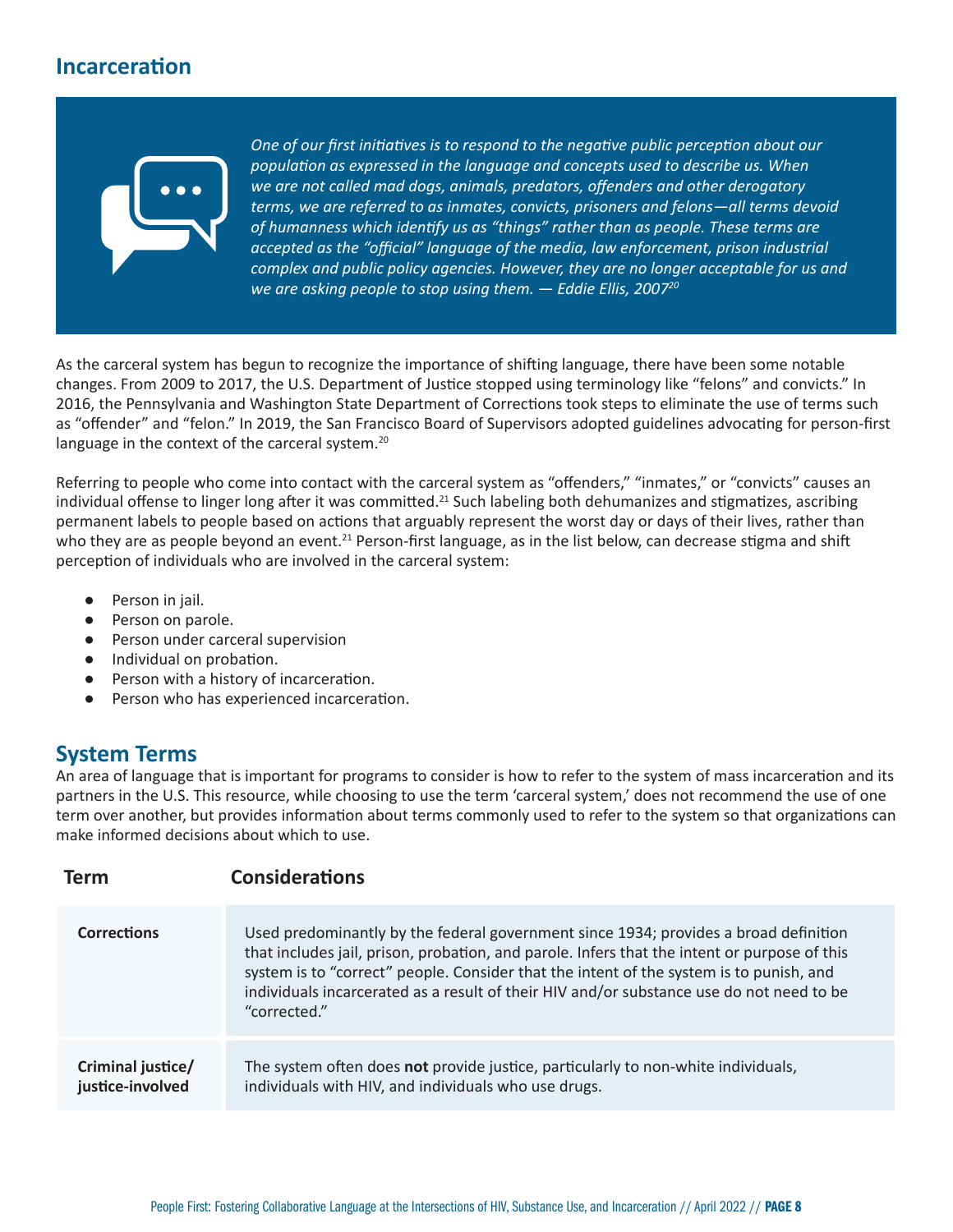<span id="page-8-0"></span>

| Term                                             | <b>Considerations</b>                                                                                                                                                                                                                                                                                                                                                                                                                                |
|--------------------------------------------------|------------------------------------------------------------------------------------------------------------------------------------------------------------------------------------------------------------------------------------------------------------------------------------------------------------------------------------------------------------------------------------------------------------------------------------------------------|
| <b>Prison Industrial</b><br><b>Complex (PIC)</b> | Commonly used by prison abolitionists and those who oppose the system of mass<br>incarceration in the U.S. The term is used to "describe the overlapping interests of<br>government and industry that use surveillance, policing, and imprisonment as solutions to<br>economic, social and political problems."22                                                                                                                                    |
| <b>Penal System</b>                              | A term gaining popularity, particularly in academia. It most generally refers to confinement<br>and punishment, a more accurate reflection of U.S. incarceration, and the ties that the<br>current system maintains to historical penal systems.                                                                                                                                                                                                     |
| <b>Carceral System</b>                           | A term coming more into the public health and advocacy discourse, means generally "of or<br>relating to jails or prisons."                                                                                                                                                                                                                                                                                                                           |
| <b>Criminal Legal</b><br><b>System</b>           | More people and organizations are using the term "criminal legal system" to describe<br>policing, prosecution, courts, and corrections in the U.S. as an alternative to the 'criminal<br>justice system' due to the reason described above. <sup>23</sup> However, this term provides an<br>indication of criminalization that may not resonate with people who work with individuals<br>incarcerated as a result of their HIV and/or substance use. |



The Virginia Department of Medical Assistance Services is implementing one of the 15 planning grants of the Substance Use Disorder Prevention that Promotes Opioid Recovery and Treatment for Patients and Communities (SUPPORT) Act administered through CMS, SAMHSA, and AHRQ. The purpose of planning grants is to increase the capacity of Medicaid providers to deliver SUD treatment or recovery services through:

- An ongoing assessment of the SUD treatment needs of the state.
- Recruitment, training, and TA for Medicaid providers that offer SUD treatment or recovery services.
- Improved reimbursement for and expansion of the number or treatment capacity of Medicaid providers.

Virginia's planning grant focuses on the following broad goals: 1) needs assessment; 2) strength-based assessment; and 3) activities to expand provider capacity and treatment workforce.

 **Step 1. Identify a desire and opportunity to take a thoughtful approach to language when working with individuals across the HIV, substance use, and carceral systems.** 

Staff from the SUPPORT Act Grant team at the Virginia Department of Medical Assistance Services recognized that due to the large-scale and public nature of their project, they had an opportunity to frame language at the intersection of HIV, substance use, and incarceration in a thoughtful manner. Strategic discussions with a TA provider about needs and expectations indicated the need for information, evidence, and resources to: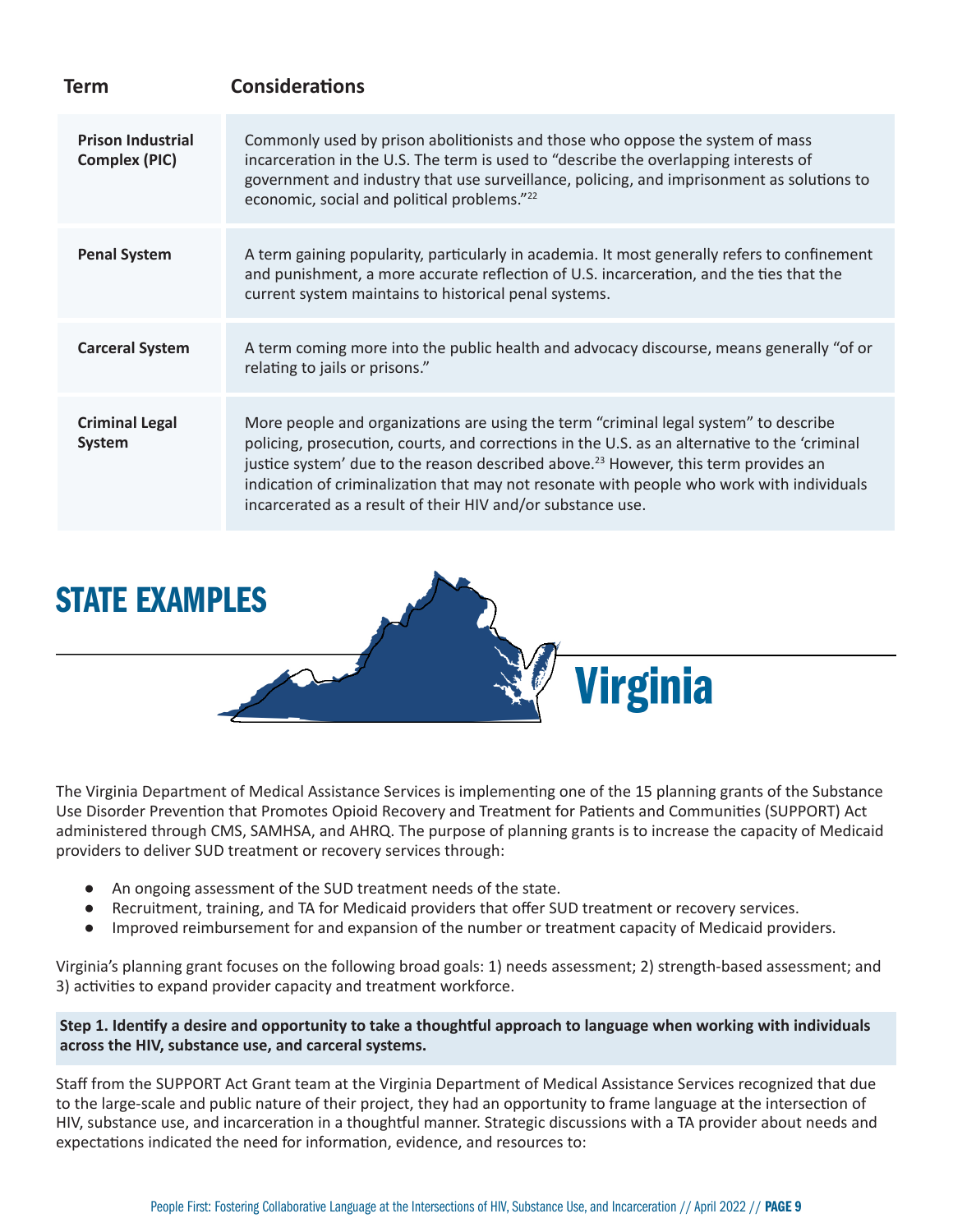- <span id="page-9-0"></span>Study the etymology of terms such as "justice-involved" and "corrections" to understand their origins; how they carry implicit bias and may affect how people are viewed and served.
- Use person-first language and its evidence base when discussing HIV, substance use, and incarceration.
- Engage partners in the carceral system to thoughtfully update language used across systems.
- Implement a race-forward approach to working across HIV, substance use, and carceral settings recognizing the vast disparities experienced by people of color in these systems.
- Identify terms to refer to the carceral system, recognizing that the SUPPORT Act project and its staff may not want to use common identifiers such as "criminal-justice system" or "corrections."

Following these discussions, JSI conducted a literature review to develop a TA product that provided information and evidence related to the topics that the Virginia team requested.

### **Step 2. Use the information and literature gathered to determine shared understanding of language for internal and external purposes.**

Upon receipt of the TA product that provided the aforementioned information, the SUPPORT Act Grant team reviewed the information for terminological options. As part of this conversation, the team:

- 1. Developed a shared understanding of language, its importance, and the various considerations included in this resource.
- 2. Determined the direction of the language that the team would use internally and externally when discussing the project, its partners, and its participants across systems.

#### **Step 3. Provide education and language setting statewide.**

The SUPPORT Act Grant team in Virginia has completed a process that provides a thoughtful foundation of the language its project and partners would like to use moving forward. Due to the public nature of the program, project staff present their approach and identified language at state meetings, on webinars, and throughout their TA activities. This allows the program to be a model for language throughout the state of a dignified and race-forward approach to working across HIV, substance use, and carceral systems.

Partners in Virginia recognize that not everyone will adopt the same language as the program. However, a process of exploration is still valuable to understand the effect of language, especially for people who have been historically marginalized both economically and socially. They note that examining language also supports examining program values and thinking about how to model those values (such as the dignity and worth of individuals) through their behavior.



The Massachusetts Department of Public Health (MA DPH), Bureau of Infectious Disease & Laboratory Sciences funds service provider organizations to implement the Correctional Linkage to Care (CLTC) Program providing short-term intensive services for individuals transitioning from incarceration to their communities. CLTC links individuals with HIV and/or hepatitis C to medical care and SUD treatment services (if needed). CLTC staff work within carceral and community settings to make medical and other appointments for individuals, arrange transportation, assist with health insurance applications, and refer to harm reduction, syringe, and other support services.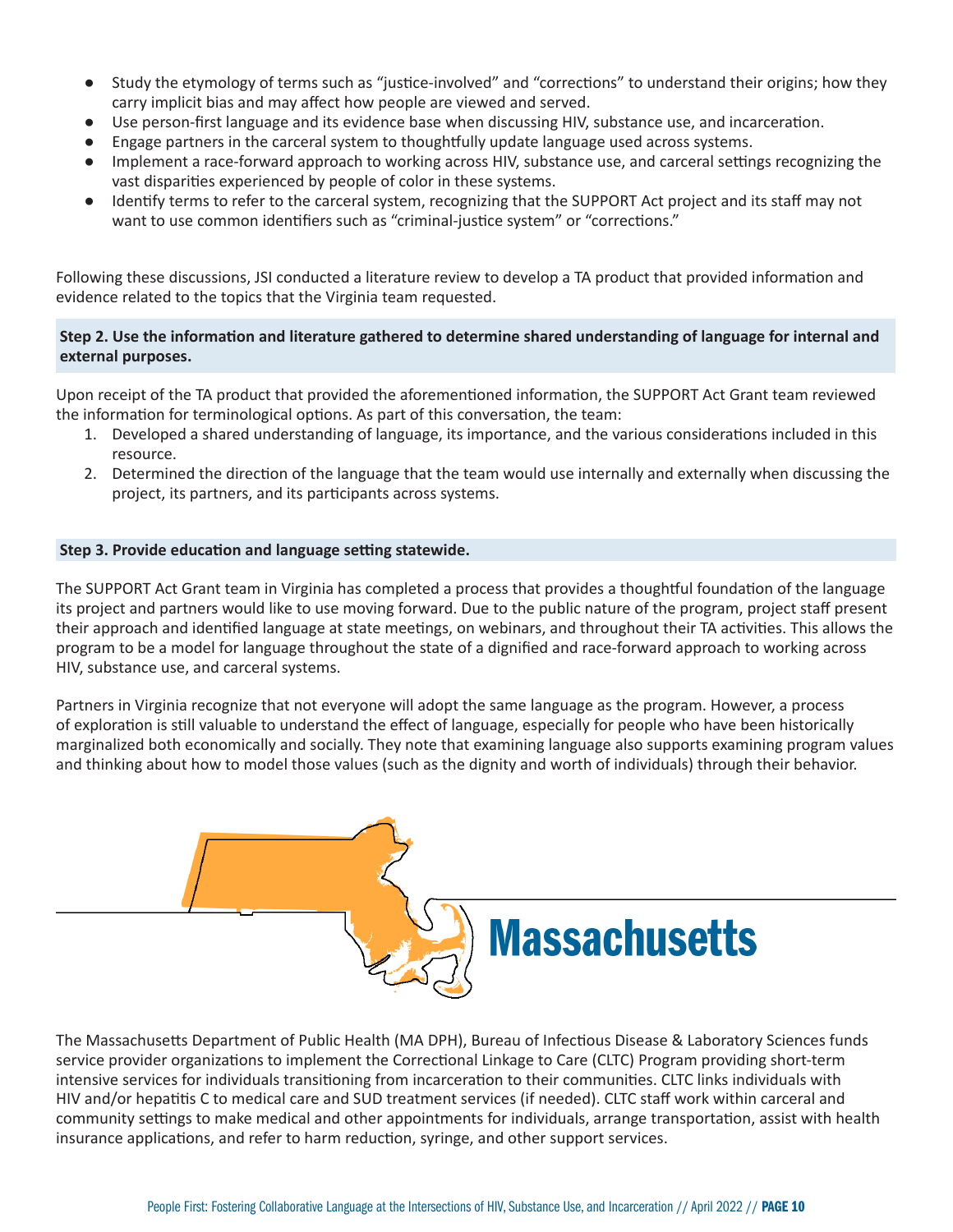#### <span id="page-10-0"></span> **Step 1. Convene CLTC staff in a Community of Practice to discuss language considerations.**

In the summer of 2021, CLTC providers convened for three webinars to review the CLTC components and share best practices. Based on the positive feedback about peer-to-peer learning, MA DPH began convening CLTC programs in a community of practice on a quarterly basis. Generally speaking, these sessions lack formal agendas/presentations/ objectives, and attendance is optional. One of the sessions focused on discussing language considerations for working across substance use, infectious disease, and carceral systems. JSI was invited to present information related to 'Collaborative Language: the Intersection of HIV, Substance Use, and Incarceration' and engage in discussion with community-based CLTC staff.

#### **Step 2. Discuss feasibility of conscious language shifts in community-based CLTC programs.**

During the session, community of practice participants identified the following considerations and strategies for implementing equitable and dignified language across systems.

| Consideration                                                                                                                                                                                                        | <b>Strategy</b>                                                                                                                                                                                                                     |  |
|----------------------------------------------------------------------------------------------------------------------------------------------------------------------------------------------------------------------|-------------------------------------------------------------------------------------------------------------------------------------------------------------------------------------------------------------------------------------|--|
| The language among carceral system partners can be<br>very different from how SUD and infectious disease<br>systems talk to and about their clients.                                                                 | CLTC staff can "speak life" when working with clients<br>and be cognizant of setting a tone that does not label<br>individuals.<br>CLTC staff can use this language brief to be cognizant<br>of language when talking with clients. |  |
| The program is called "Correctional Linkage to<br>Care" due to the use of the term "corrections"<br>broadly throughout MA government. There may<br>be an opportunity to consider that language more<br>thoughtfully. | MA DPH can set the tone of language to be used for<br>all system partners.                                                                                                                                                          |  |
| Changes with carceral system partners can be difficult<br>because the system is rigid.                                                                                                                               | The rigidity of the carceral system can be helpful<br>as "top down" orders are often strictly followed.<br>Language change champions in the carceral systems<br>can be extremely valuable.                                          |  |
| Clients may use stigmatizing language about<br>themselves or their peers because it is the accepted<br>community rhetoric.                                                                                           | Without correcting or embarrassing clients, CLTC staff<br>can reflect what the client said using non-stigmatizing<br>person-first language.                                                                                         |  |

#### **Step 3. Determine next steps to thoughtfully consider language among system partners engaged in the CLTC programs.**

Community of practice participants and facilitators want to continue discussing strategies to use thoughtful language within the program and among system partners. The group identified a first step as using this language brief to examine the title of their program (**Correctional** Linkage to Care). This will likely involve a discussion within MA DPH to ensure a consistent approach to language and agreement with all partners.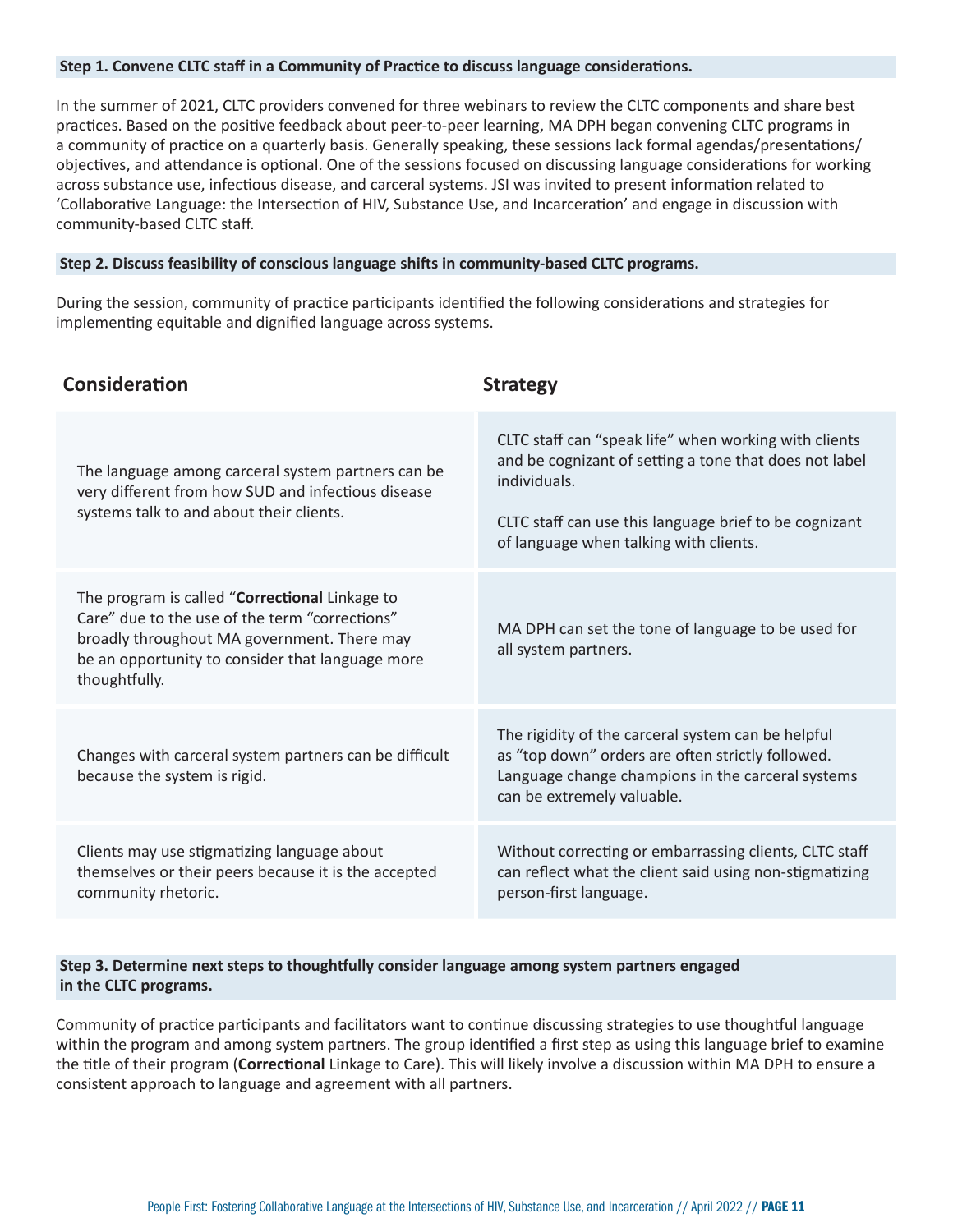## CONSIDERATIONS FOR STATE ACTION

To ensure development of a cross-system language that prioritizes a person's dignity and self-worth, states must recognize the unjust and vast disparities that HIV, substance use, and incarceration have on communities of color in the U.S. All work undertaken to improve these systems must consider historic and systemic impacts of racism and work to undo them with an eye towards liberation. This means ensuring that staff and partners have a comprehensive understanding of humanity, dignity, and how systems block or interrupt people's ability to live as the fullest extent of themselves without interruption or barriers.<sup>24</sup> With that in mind, states can take the following steps to develop collaborative language.

#### **Step 1. Think critically about where your organizations and partner agencies are in their language-related journey.**

Recognize that language use does not change rapidly and the change may not be a linear process. It requires ongoing systematic and individual commitments to shift perceptions and practices over time. To begin, review organizational policies and procedures to critically examine the language used both internally and externally when talking about the systems of and individuals engaged with HIV, substance use, and incarceration. Identify the necessary colleagues to engage in a conversation about the intentionality of language. Ensure cross-system inclusion from those working in HIV, substance use, and the carceral systems, including decision makers. Also consider engaging individuals with lived experience with HIV, substance use, and the carceral system in these discussions.

### **Step 2. Identify at least three areas in which your organization can reflect on language to discuss racial disparities and the intersection of HIV, substance use, and incarceration with dignity, honesty, and humility.**

Review how racism intersects with HIV, substance use, and incarceration and reflect on which terms most frequently apply to your state's context. This may include identifying names of programs to be reconsidered, updating client data collection forms, examining any previously developed language guides, etc. Be sure to use a race-forward approach and consider how multi-systemic racism is perpetuated across these three systems in your context.

### **Step 3. Plan at least three steps to facilitate engagement and cross-systems initiatives with HIV, substance use, and carceral system colleagues**.

This could mean identifying partners to help make the change possible or highlighting areas of communication that need updating based on the information provided in this resource. Starting questions include:

- What terminology is possibly stigmatizing?
- What could you change to make your setting more person-centered?
- Could you establish a routine meeting with a colleague who works in the HIV, substance use, or carceral systems? Routine meetings can build trust and collaboration among colleagues by developing a space to share perspectives and form a foundation for collaborative language.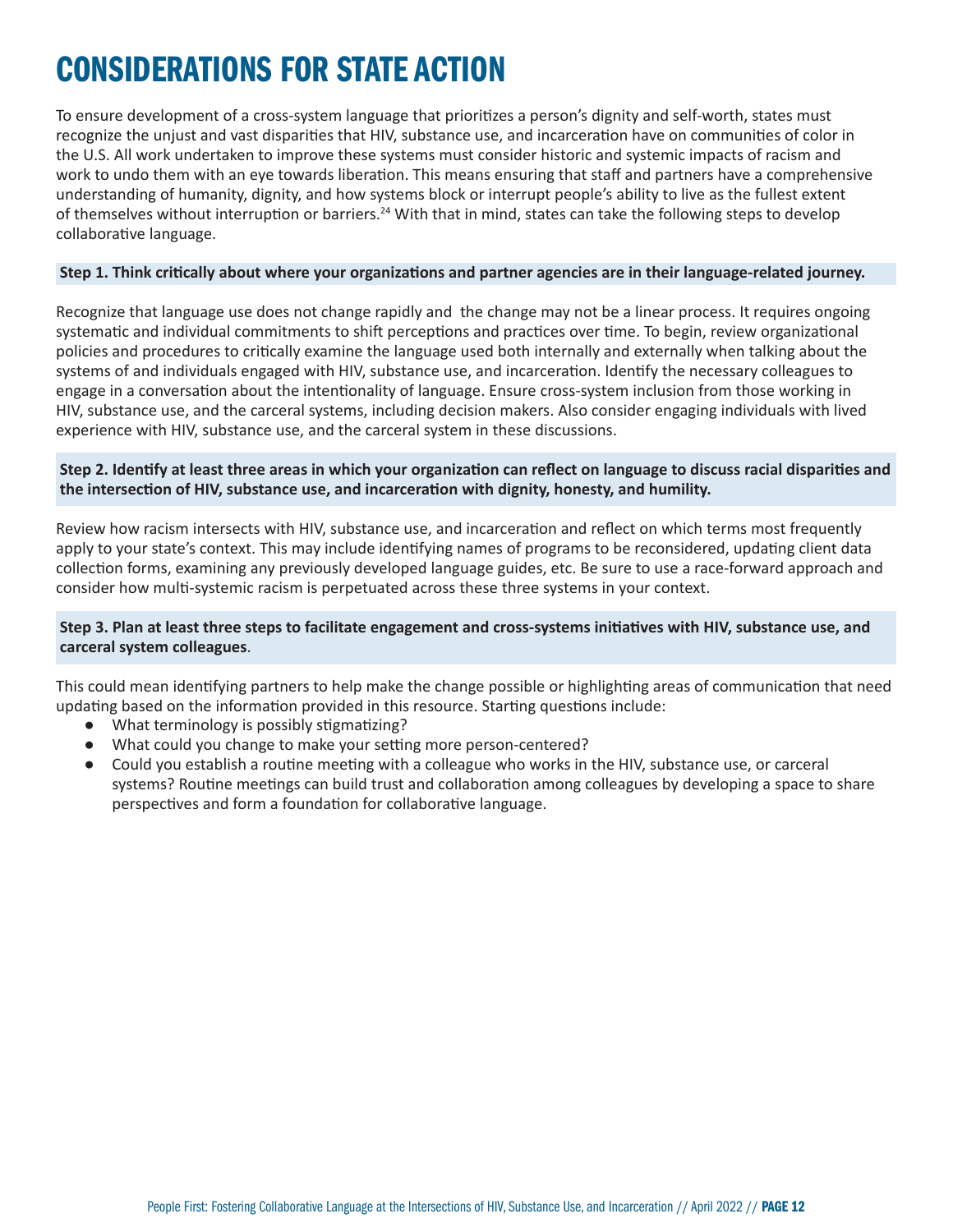## <span id="page-12-0"></span>REFERENCES

1. Bedell, Precious S. MA, CHW; So, Marvin MPH; Morse, Diane S. MD; Kinner, Stuart A. PhD; Ferguson, Warren J. MD; Spaulding, Anne C. MD, MPH Corrections for Academic Medicine: The Importance of Using Person-First Language for Individuals Who Have Experienced Incarceration, Academic Medicine: February 2019 - Volume 94 - Issue 2 - p 172-175 doi: 10.1097/ACM.0000000000002501

2. Spaulding AC, Seals RM, Page MJ, Brzozowski AK, Rhodes W, Hammett TM. HIV/AIDS among Inmates of and Releasees from US Correctional Facilities, 2006: Declining Share of Epidemic but Persistent Public Health Opportunity. PLoS ONE. 2009;4:A16–A21.

3. Nasrullah, M., Frazier, E., Fagan, J., Hardnett, F., & Skarbinski, J. (2016). The association of recent incarceration and health outcomes among HIV-infected adults receiving care in the United States. *International journal of prisoner health*, *12*(3), 135–144[.](https://doi.org/10.1108/IJPH-04-2016-0010) <https://doi.org/10.1108/IJPH-04-2016-0010>

4. Pearl, B. (2021, October 28). Ending the war on drugs: By the numbers. Center for American Progress. Retrieved from <https://www.americanprogress.org/article/ending-war-drugs-numbers/>

5. NIDA. (2020, June 1). Criminal Justice Drug Facts. Retrieved from [https://nida.nih.gov/publications/drugfacts/criminal](https://nida.nih.gov/publications/drugfacts/criminal-justice)**[justice](https://nida.nih.gov/publications/drugfacts/criminal-justice)** 

6. Human Rights Watch. (2020, October 28). US: Disastrous Toll of Criminalizing Drug Use. Retrieved from [https://www.](https://www.hrw.org/news/2016/10/12/us-disastrous-toll-criminalizing-drug-use) [hrw.org/news/2016/10/12/us-disastrous-toll-criminalizing-drug-use#](https://www.hrw.org/news/2016/10/12/us-disastrous-toll-criminalizing-drug-use)

7. Centers for Disease Control and Prevention. (2021). HIV and STD Criminalization Laws. Retrieved fro[m](https://www.cdc.gov/hiv/policies/law/states/exposure.html) [https://www.](https://www.cdc.gov/hiv/policies/law/states/exposure.html) [cdc.gov/hiv/policies/law/states/exposure.html](https://www.cdc.gov/hiv/policies/law/states/exposure.html)

8. Waddell, E. N., Baker, R., Hartung, D. M., Hildebran, C. J., Nguyen, T., Collins, D. M., Larsen, J. E., Stack, E., & ROAR Protocol Development Team (2020). Reducing overdose after release from incarceration (ROAR): study protocol for an intervention to reduce risk of fatal and non-fatal opioid overdose among women after release from prison. Health & justice, 8(1), 18. <https://doi.org/10.1186/s40352-020-00113-7>

9. Bureau of Justice Statistics, Probation and Parole in the United States, 2016 NCJ 251148 (U.S. Department of Justice, 2018), p.3 table 1, p.17 table 4, p.24 table 8, available at <https://www.bjs.gov/content/pub/pdf/ppus16.pdf>

10. Drug Policy Alliance. (n.d.). Race and the Drug War. Retrieved fro[m](http://www.drugpolicy.org/issues/race-and-drug-war) [http://www.drugpolicy.org/issues/race-and-drug](http://www.drugpolicy.org/issues/race-and-drug-war)[war](http://www.drugpolicy.org/issues/race-and-drug-war)

11. HIV.gov. (2022, January 26). I[m](https://www.hiv.gov/hiv-basics/overview/data-and-trends/impact-on-racial-and-ethnic-minorities)pact on Racial and Ethnic Minorities. Retrieved from [https://www.hiv.gov/hiv-basics/](https://www.hiv.gov/hiv-basics/overview/data-and-trends/impact-on-racial-and-ethnic-minorities) [overview/data-and-trends/impact-on-racial-and-ethnic-minorities](https://www.hiv.gov/hiv-basics/overview/data-and-trends/impact-on-racial-and-ethnic-minorities)

12. The Body Pro. (2018, February 12). HIV Among Incarcerated Populations in the United States. Retrieved from [https://](https://www.thebodypro.com/article/hiv-in-correctional-settings) [www.thebodypro.com/article/hiv-in-correctional-settings](https://www.thebodypro.com/article/hiv-in-correctional-settings)

13. Friedman JR, Hansen H. Evaluation of Increases in Drug Overdose Mortality Rates in the US by Race and Ethnicity Before and During the COVID-19 Pandemic. JAMA Psychiatry. Published online March 02, 2022. doi:10.1001/ jamapsychiatry.2022.0004

14. Kaiser Family Foundation. (2019). Estim[at](https://www.kff.org/hivaids/state-indicator/estimated-death-rates-per-100000-of-adults-and-adolescents-with-an-hiv-diagnosis-by-raceethnicity/?currentTimeframe=0&sortModel=%7B%22colId%22:%22Location%22,%22sort%22:%22asc%22%7D)ed Death Rates (per 100,000) of Adults and Adolescents with an HIV Diagnosis, by Race/Ethnicity. Retrieved from [https://www.kff.org/hivaids/state-indicator/estimated-death-rates-per-](https://www.kff.org/hivaids/state-indicator/estimated-death-rates-per-100000-of-adults-and-adolescents-with-an-hiv-diagnosis-by-raceethnicity/?currentTimeframe=0&sortModel=%7B%22colId%22:%22Location%22,%22sort%22:%22asc%22%7D)[100000-of-adults-and-adolescents-with-an-hiv-diagnosis-by-raceethnicity/?currentTimeframe=0&sortModel=%7B%22col](https://www.kff.org/hivaids/state-indicator/estimated-death-rates-per-100000-of-adults-and-adolescents-with-an-hiv-diagnosis-by-raceethnicity/?currentTimeframe=0&sortModel=%7B%22colId%22:%22Location%22,%22sort%22:%22asc%22%7D) [Id%22:%22Location%22,%22sort%22:%22asc%22%7D](https://www.kff.org/hivaids/state-indicator/estimated-death-rates-per-100000-of-adults-and-adolescents-with-an-hiv-diagnosis-by-raceethnicity/?currentTimeframe=0&sortModel=%7B%22colId%22:%22Location%22,%22sort%22:%22asc%22%7D)

15. Hickman B. (2015, April 3). Inmate. Prisoner. Other. Discussed. The Marshall Project. Retrieved from [https://www.](https://www.themarshallproject.org/2015/04/03/inmate-prisoner-other-discussed) [themarshallproject.org/2015/04/03/inmate-prisoner-other-discussed](https://www.themarshallproject.org/2015/04/03/inmate-prisoner-other-discussed)